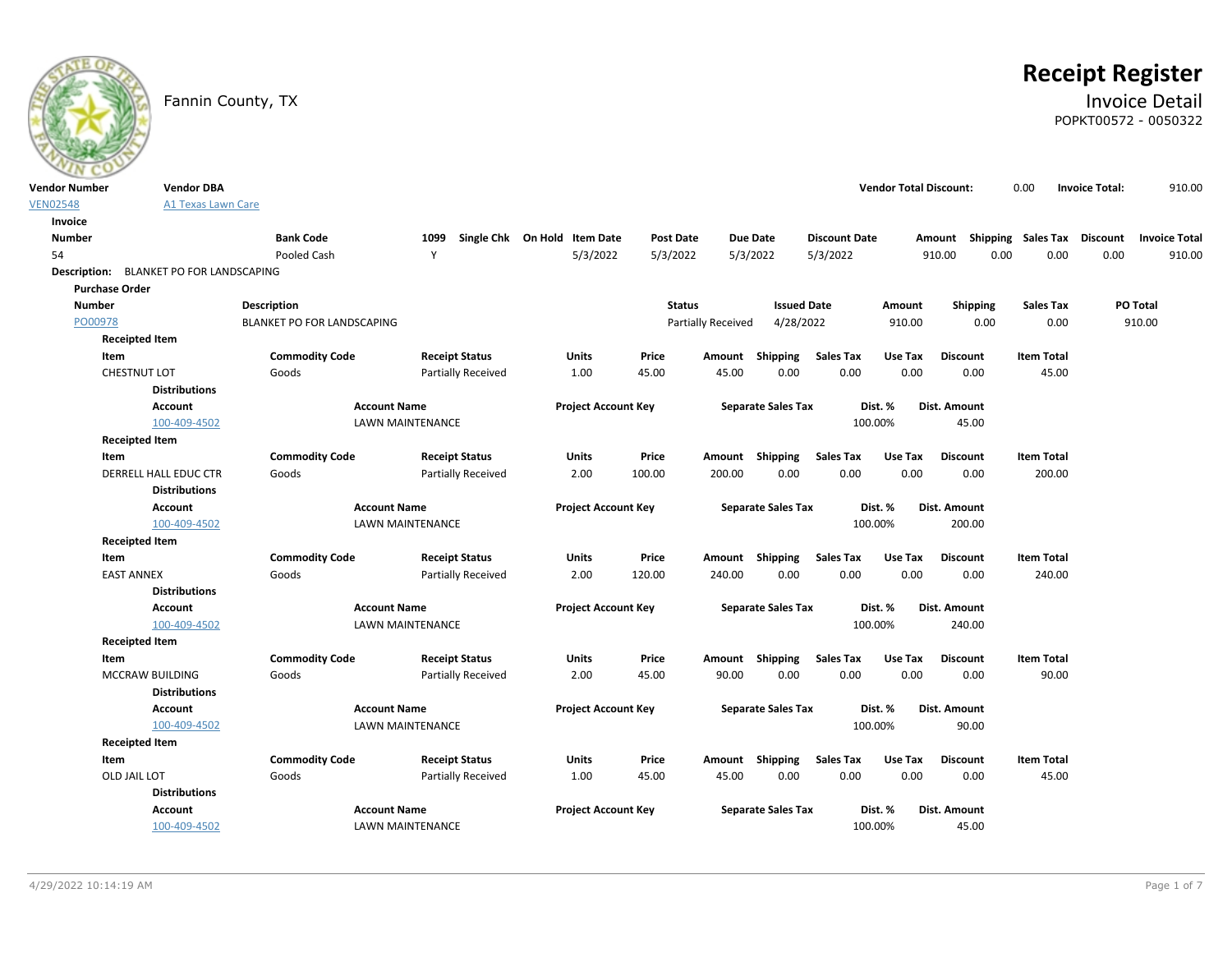|                       | <b>Receipted Item</b>                |                        |                             |                              |                  |        |                           |                      |                               |                                    |                   |                       |                      |
|-----------------------|--------------------------------------|------------------------|-----------------------------|------------------------------|------------------|--------|---------------------------|----------------------|-------------------------------|------------------------------------|-------------------|-----------------------|----------------------|
| Item                  |                                      | <b>Commodity Code</b>  | <b>Receipt Status</b>       | <b>Units</b>                 | Price            |        | Amount Shipping           | <b>Sales Tax</b>     | Use Tax                       | <b>Discount</b>                    | <b>Item Total</b> |                       |                      |
|                       | <b>SOUTH ANNEX</b>                   | Goods                  | Partially Received          | 2.00                         | 80.00            | 160.00 | 0.00                      | 0.00                 | 0.00                          | 0.00                               | 160.00            |                       |                      |
|                       | <b>Distributions</b>                 |                        |                             |                              |                  |        |                           |                      |                               |                                    |                   |                       |                      |
|                       | <b>Account</b>                       |                        | <b>Account Name</b>         | <b>Project Account Key</b>   |                  |        | <b>Separate Sales Tax</b> |                      | Dist. %                       | Dist. Amount                       |                   |                       |                      |
|                       | 100-409-4502                         |                        | <b>LAWN MAINTENANCE</b>     |                              |                  |        |                           | 100.00%              |                               | 160.00                             |                   |                       |                      |
|                       | <b>Receipted Item</b>                |                        |                             |                              |                  |        |                           |                      |                               |                                    |                   |                       |                      |
| Item                  |                                      | <b>Commodity Code</b>  | <b>Receipt Status</b>       | <b>Units</b>                 | Price            |        | Amount Shipping           | <b>Sales Tax</b>     | Use Tax                       | <b>Discount</b>                    | <b>Item Total</b> |                       |                      |
|                       | W&P BUILDING                         | Goods                  | Partially Received          | 2.00                         | 65.00            | 130.00 | 0.00                      | 0.00                 | 0.00                          | 0.00                               | 130.00            |                       |                      |
|                       | <b>Distributions</b>                 |                        |                             |                              |                  |        |                           |                      |                               |                                    |                   |                       |                      |
|                       | <b>Account</b>                       |                        | <b>Account Name</b>         | <b>Project Account Key</b>   |                  |        | <b>Separate Sales Tax</b> |                      | Dist. %                       | Dist. Amount                       |                   |                       |                      |
|                       | 100-409-4502                         |                        | <b>LAWN MAINTENANCE</b>     |                              |                  |        |                           | 100.00%              |                               | 130.00                             |                   |                       |                      |
|                       |                                      |                        |                             |                              |                  |        |                           |                      |                               |                                    |                   |                       |                      |
| <b>Vendor Number</b>  | <b>Vendor DBA</b>                    |                        |                             |                              |                  |        |                           |                      | <b>Vendor Total Discount:</b> |                                    | 0.00              | <b>Invoice Total:</b> | 164.53               |
| 00240                 | <b>AMAZON CAPITAL SERVIC</b>         |                        |                             |                              |                  |        |                           |                      |                               |                                    |                   |                       |                      |
| Invoice               |                                      |                        |                             |                              |                  |        |                           |                      |                               |                                    |                   |                       |                      |
| <b>Number</b>         |                                      | <b>Bank Code</b>       | 1099                        | Single Chk On Hold Item Date | <b>Post Date</b> |        | <b>Due Date</b>           | <b>Discount Date</b> |                               | Amount Shipping Sales Tax Discount |                   |                       | <b>Invoice Total</b> |
| 1CHM-6KWL-7HJM        |                                      | Pooled Cash            |                             | 5/3/2022                     | 5/3/2022         |        | 5/3/2022                  | 5/3/2022             |                               | 0.00<br>164.53                     | 0.00              | 0.00                  | 164.53               |
|                       | Description: ETHERNET CABLES         |                        |                             |                              |                  |        |                           |                      |                               |                                    |                   |                       |                      |
| <b>Purchase Order</b> |                                      |                        |                             |                              |                  |        |                           |                      |                               |                                    |                   |                       |                      |
| <b>Number</b>         |                                      | <b>Description</b>     |                             |                              | <b>Status</b>    |        | <b>Issued Date</b>        |                      | Amount                        | <b>Shipping</b>                    | Sales Tax         |                       | PO Total             |
| PO00963               |                                      | <b>ETHERNET CABLES</b> |                             |                              | Received         |        | 4/21/2022                 |                      | 164.53                        | 0.00                               | 0.00              |                       | 164.53               |
|                       | <b>Receipted Item</b>                |                        |                             |                              |                  |        |                           |                      |                               |                                    |                   |                       |                      |
| Item                  |                                      | <b>Commodity Code</b>  | <b>Receipt Status</b>       | Units                        | Price            | Amount | Shipping                  | <b>Sales Tax</b>     | Use Tax                       | <b>Discount</b>                    | <b>Item Total</b> |                       |                      |
|                       | 15' ETHERNET CABLE (10 PACK)         | Goods                  | Complete                    | 3.00                         | 31.94            | 95.82  | 0.00                      | 0.00                 | 0.00                          | 0.00                               | 95.82             |                       |                      |
|                       | <b>Distributions</b>                 |                        |                             |                              |                  |        |                           |                      |                               |                                    |                   |                       |                      |
|                       | Account                              |                        | <b>Account Name</b>         | <b>Project Account Key</b>   |                  |        | <b>Separate Sales Tax</b> |                      | Dist. %                       | Dist. Amount                       |                   |                       |                      |
|                       | 100-503-5760                         |                        | COUNTY COMPUTER REPLACEMENT |                              |                  |        |                           | 100.00%              |                               | 95.82                              |                   |                       |                      |
|                       | <b>Receipted Item</b>                |                        |                             |                              |                  |        |                           |                      |                               |                                    |                   |                       |                      |
| Item                  |                                      | <b>Commodity Code</b>  | <b>Receipt Status</b>       | Units                        | Price            |        | Amount Shipping           | <b>Sales Tax</b>     | Use Tax                       | <b>Discount</b>                    | <b>Item Total</b> |                       |                      |
|                       | <b>20 'ETHERNET CABLE</b>            | Goods                  | Complete                    | 3.00                         | 13.44            | 40.32  | 0.00                      | 0.00                 | 0.00                          | 0.00                               | 40.32             |                       |                      |
|                       | <b>Distributions</b>                 |                        |                             |                              |                  |        |                           |                      |                               |                                    |                   |                       |                      |
|                       | <b>Account</b>                       |                        | <b>Account Name</b>         | <b>Project Account Key</b>   |                  |        | <b>Separate Sales Tax</b> |                      | Dist. %                       | <b>Dist. Amount</b>                |                   |                       |                      |
|                       | 100-503-5760                         |                        | COUNTY COMPUTER REPLACEMENT |                              |                  |        |                           | 100.00%              |                               | 40.32                              |                   |                       |                      |
|                       | <b>Receipted Item</b>                |                        |                             |                              |                  |        |                           |                      |                               |                                    |                   |                       |                      |
| Item                  |                                      | <b>Commodity Code</b>  | <b>Receipt Status</b>       | <b>Units</b>                 | Price            |        | Amount Shipping           | <b>Sales Tax</b>     | Use Tax                       | <b>Discount</b>                    | <b>Item Total</b> |                       |                      |
|                       | <b>25' ETHERNET CABLE</b>            | Goods                  | Complete                    | 2.00                         | 9.95             | 19.90  | 0.00                      | 0.00                 | 0.00                          | 0.00                               | 19.90             |                       |                      |
|                       | <b>Distributions</b>                 |                        |                             |                              |                  |        |                           |                      |                               |                                    |                   |                       |                      |
|                       | <b>Account</b>                       |                        | <b>Account Name</b>         | <b>Project Account Key</b>   |                  |        | <b>Separate Sales Tax</b> |                      | Dist. %                       | Dist. Amount                       |                   |                       |                      |
|                       | 100-503-5760                         |                        | COUNTY COMPUTER REPLACEMENT |                              |                  |        |                           | 100.00%              |                               | 19.90                              |                   |                       |                      |
|                       | <b>Receipted Item</b>                |                        |                             |                              |                  |        |                           |                      |                               |                                    |                   |                       |                      |
| Item                  |                                      | <b>Commodity Code</b>  | <b>Receipt Status</b>       | <b>Units</b>                 | Price            |        | Amount Shipping           | <b>Sales Tax</b>     | Use Tax                       | <b>Discount</b>                    | <b>Item Total</b> |                       |                      |
|                       | 6 ' ETHERNET CABLE (PACK OF 2) Goods |                        | Complete                    | 1.00                         | 8.49             | 8.49   | 0.00                      | 0.00                 | 0.00                          | 0.00                               | 8.49              |                       |                      |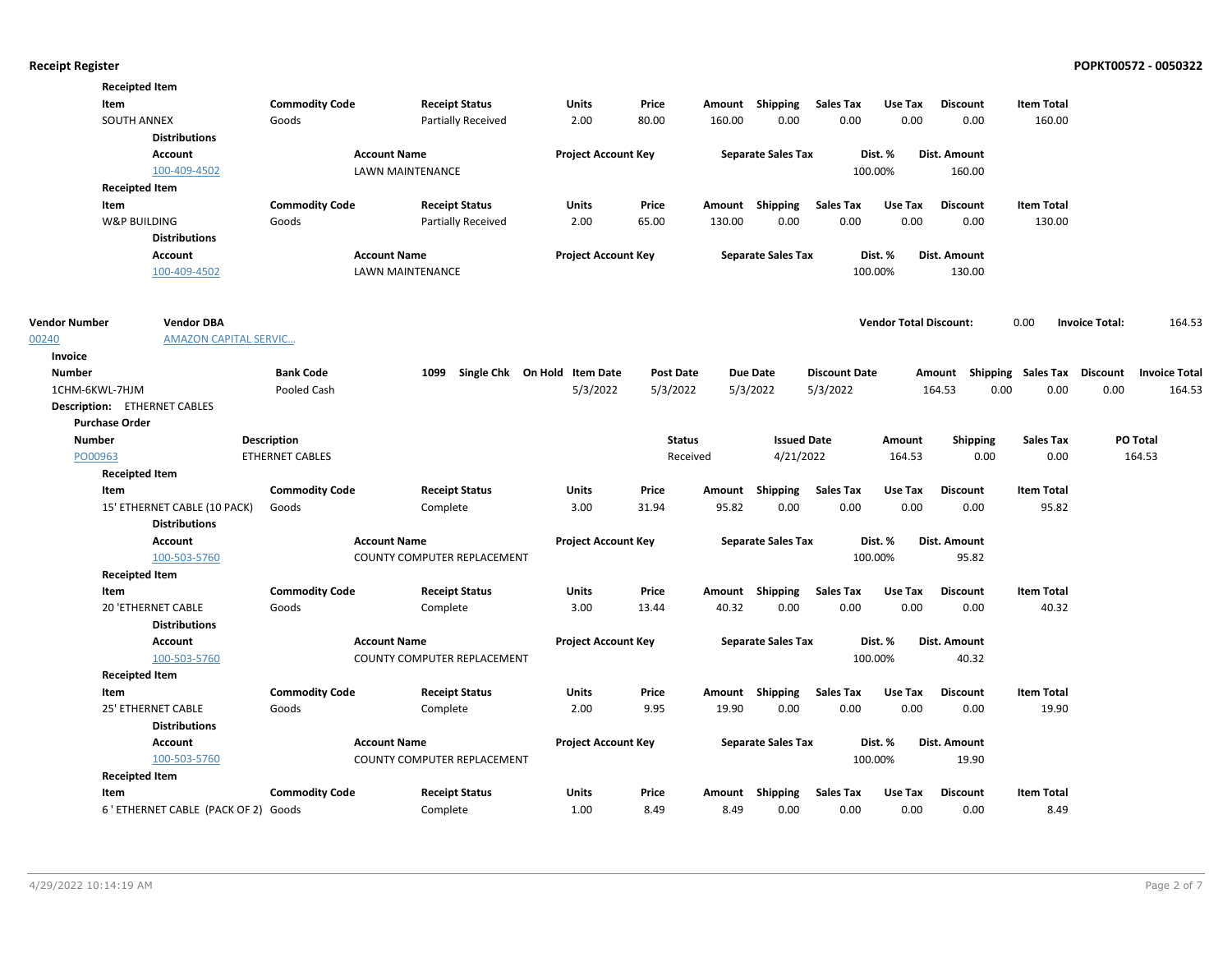|                                          | <b>Distributions</b>                             |                         |                                                |                                   |                  |                           |                      |                               |                                    |                   |                                         |  |
|------------------------------------------|--------------------------------------------------|-------------------------|------------------------------------------------|-----------------------------------|------------------|---------------------------|----------------------|-------------------------------|------------------------------------|-------------------|-----------------------------------------|--|
|                                          | Account                                          |                         | <b>Account Name</b>                            | <b>Project Account Key</b>        |                  | <b>Separate Sales Tax</b> |                      | Dist. %                       | Dist. Amount                       |                   |                                         |  |
|                                          | 100-503-5760                                     |                         | COUNTY COMPUTER REPLACEMENT                    |                                   |                  |                           |                      | 100.00%                       | 8.49                               |                   |                                         |  |
| <b>Vendor Number</b>                     | <b>Vendor DBA</b>                                |                         |                                                |                                   |                  |                           |                      | <b>Vendor Total Discount:</b> |                                    | 0.00              | <b>Invoice Total:</b><br>233.47         |  |
| <b>VEN02986</b>                          | <b>ECONO SIGNS LLC</b>                           |                         |                                                |                                   |                  |                           |                      |                               |                                    |                   |                                         |  |
| Invoice                                  |                                                  |                         |                                                |                                   |                  |                           |                      |                               |                                    |                   |                                         |  |
| <b>Number</b>                            |                                                  | <b>Bank Code</b>        |                                                | 1099 Single Chk On Hold Item Date | <b>Post Date</b> | <b>Due Date</b>           | <b>Discount Date</b> |                               | Amount Shipping Sales Tax          |                   | <b>Discount</b><br><b>Invoice Total</b> |  |
| 10-974609                                |                                                  | Pooled Cash             |                                                | 5/3/2022                          | 5/3/2022         | 5/3/2022                  | 5/3/2022             |                               | 41.83<br>191.64                    | 0.00              | 0.00<br>233.47                          |  |
|                                          | Description: Pct 1 Bridge Out signs              |                         |                                                |                                   |                  |                           |                      |                               |                                    |                   |                                         |  |
| <b>Purchase Order</b>                    |                                                  |                         |                                                |                                   |                  |                           |                      |                               |                                    |                   |                                         |  |
| <b>Number</b>                            |                                                  | <b>Description</b>      |                                                |                                   | <b>Status</b>    |                           | <b>Issued Date</b>   | Amount                        | <b>Shipping</b>                    | Sales Tax         | PO Total                                |  |
| PO00952                                  |                                                  | <b>Bridge Out signs</b> |                                                |                                   | Received         |                           | 4/13/2022            | 191.64                        | 41.83                              | 0.00              | 233.47                                  |  |
|                                          | <b>Receipted Item</b>                            |                         |                                                |                                   |                  |                           |                      |                               |                                    |                   |                                         |  |
| Item                                     |                                                  | <b>Commodity Code</b>   | <b>Receipt Status</b>                          | Units                             | Price            | Shipping<br>Amount        | <b>Sales Tax</b>     | Use Tax                       | <b>Discount</b>                    | <b>Item Total</b> |                                         |  |
|                                          | <b>Bridge Out signs</b>                          | Goods                   | Complete                                       | 4.00                              | 47.91            | 191.64<br>41.83           | 0.00                 | 0.00                          | 0.00                               | 233.47            |                                         |  |
|                                          | <b>Distributions</b>                             |                         |                                                |                                   |                  |                           |                      |                               |                                    |                   |                                         |  |
|                                          | Account                                          |                         | <b>Account Name</b>                            | <b>Project Account Key</b>        |                  | <b>Separate Sales Tax</b> |                      | Dist. %                       | Dist. Amount                       |                   |                                         |  |
|                                          | 210-621-3430                                     |                         | R&B MAT. HARDWARE & LUMBER                     |                                   |                  |                           |                      | 100.00%                       | 233.47                             |                   |                                         |  |
| <b>Vendor Number</b><br>00281<br>Invoice | <b>Vendor DBA</b><br><b>GT DISTRIBUTORS, INC</b> |                         |                                                |                                   |                  |                           |                      | <b>Vendor Total Discount:</b> |                                    | 0.00              | 419.76<br><b>Invoice Total:</b>         |  |
| <b>Number</b>                            |                                                  | <b>Bank Code</b>        | 1099                                           | Single Chk On Hold Item Date      | <b>Post Date</b> | <b>Due Date</b>           | <b>Discount Date</b> |                               | Amount Shipping Sales Tax          |                   | <b>Discount</b><br><b>Invoice Total</b> |  |
| INV0898336                               |                                                  | Pooled Cash             |                                                | 5/3/2022                          | 5/3/2022         | 5/3/2022                  | 5/3/2022             |                               | 419.76<br>0.00                     | 0.00              | 0.00<br>419.76                          |  |
| Description: AMMO                        |                                                  |                         |                                                |                                   |                  |                           |                      |                               |                                    |                   |                                         |  |
| <b>Purchase Order</b>                    |                                                  |                         |                                                |                                   |                  |                           |                      |                               |                                    |                   |                                         |  |
| <b>Number</b>                            |                                                  | Description             |                                                |                                   | <b>Status</b>    |                           | <b>Issued Date</b>   | Amount                        | Shipping                           | <b>Sales Tax</b>  | PO Total                                |  |
| PO00979                                  |                                                  | AMMO                    |                                                |                                   | Received         |                           | 4/28/2022            | 419.76                        | 0.00                               | 0.00              | 419.76                                  |  |
|                                          | <b>Receipted Item</b>                            |                         |                                                |                                   |                  |                           |                      |                               |                                    |                   |                                         |  |
| Item                                     |                                                  | <b>Commodity Code</b>   | <b>Receipt Status</b>                          | Units                             | Price            | Shipping<br>Amount        | <b>Sales Tax</b>     | Use Tax                       | <b>Discount</b>                    | <b>Item Total</b> |                                         |  |
|                                          | FEDERAL CARTRIDGE 9MM                            | Goods                   | Complete                                       | 2.00                              | 209.88           | 419.76<br>0.00            | 0.00                 | 0.00                          | 0.00                               | 419.76            |                                         |  |
|                                          | <b>Distributions</b>                             |                         |                                                |                                   |                  |                           |                      |                               |                                    |                   |                                         |  |
|                                          | Account                                          |                         | <b>Account Name</b><br><b>WEAPONS SUPPLIES</b> | <b>Project Account Key</b>        |                  | <b>Separate Sales Tax</b> |                      | Dist. %<br>100.00%            | Dist. Amount<br>419.76             |                   |                                         |  |
|                                          | 100-560-3200                                     |                         |                                                |                                   |                  |                           |                      |                               |                                    |                   |                                         |  |
| Vendor Number                            | <b>Vendor DBA</b>                                |                         |                                                |                                   |                  |                           |                      | <b>Vendor Total Discount:</b> |                                    | 0.00              | <b>Invoice Total:</b><br>710.31         |  |
| 00216                                    | <b>OFFICE DEPOT</b>                              |                         |                                                |                                   |                  |                           |                      |                               |                                    |                   |                                         |  |
| Invoice                                  |                                                  |                         |                                                |                                   |                  |                           |                      |                               |                                    |                   |                                         |  |
| <b>Number</b>                            |                                                  | <b>Bank Code</b>        |                                                | 1099 Single Chk On Hold Item Date | <b>Post Date</b> | <b>Due Date</b>           | <b>Discount Date</b> |                               | Amount Shipping Sales Tax Discount |                   | <b>Invoice Total</b>                    |  |
| 236605879001                             |                                                  | Pooled Cash             |                                                | 5/3/2022                          | 5/3/2022         | 5/3/2022                  | 5/3/2022             |                               | 2.86<br>0.00                       | 0.00              | 0.00<br>2.86                            |  |
| <b>Description:</b> office supplies      |                                                  |                         |                                                |                                   |                  |                           |                      |                               |                                    |                   |                                         |  |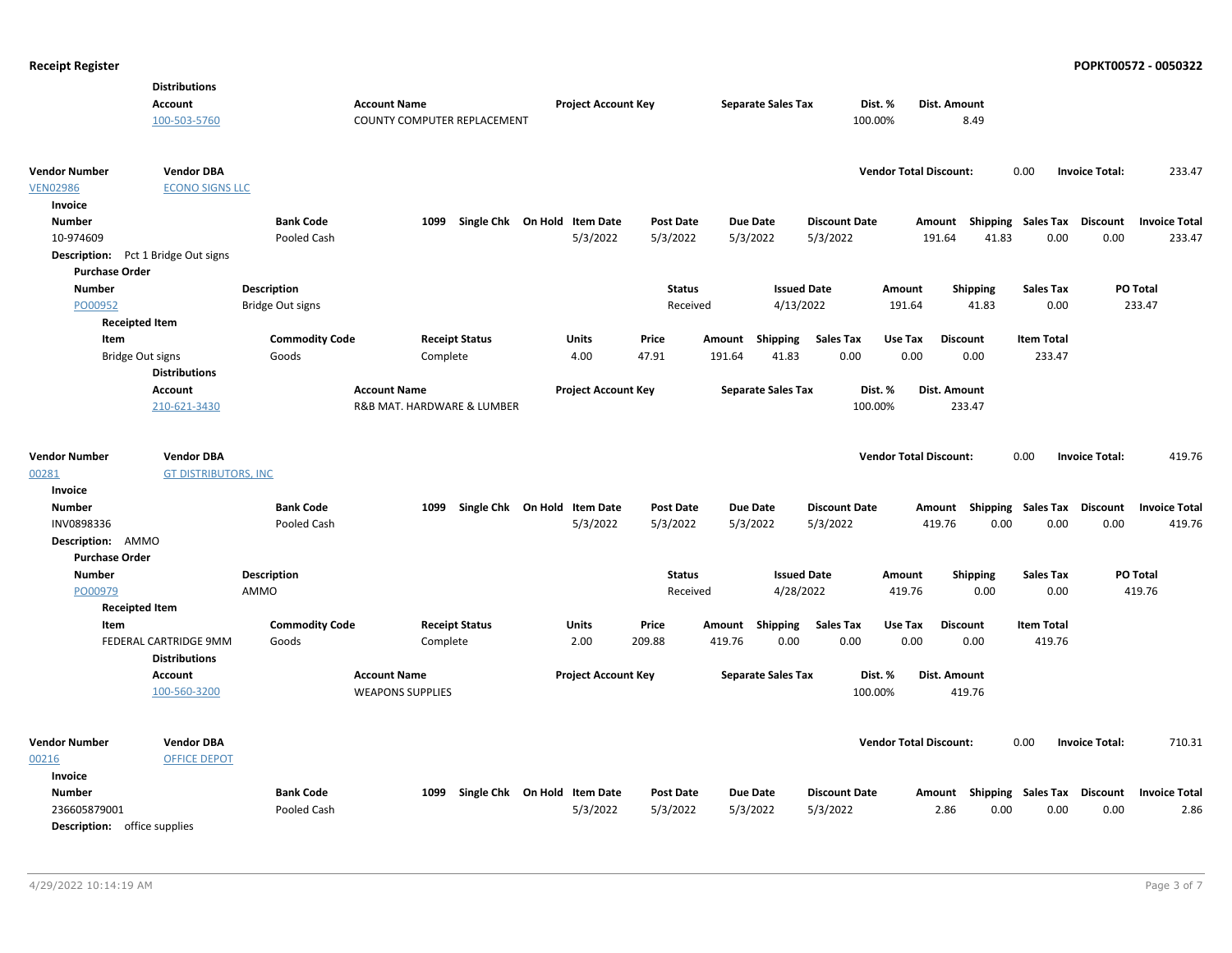| <b>Purchase Order</b>                                      |                       |                         |                              |                  |        |                           |                      |         |                                    |                   |          |                      |
|------------------------------------------------------------|-----------------------|-------------------------|------------------------------|------------------|--------|---------------------------|----------------------|---------|------------------------------------|-------------------|----------|----------------------|
| <b>Number</b>                                              | Description           |                         |                              | <b>Status</b>    |        | <b>Issued Date</b>        |                      | Amount  | <b>Shipping</b>                    | <b>Sales Tax</b>  | PO Total |                      |
| PO00931                                                    | office supplies       |                         |                              | Received         |        | 3/31/2022                 |                      | 2.86    | 0.00                               | 0.00              | 2.86     |                      |
| <b>Receipted Item</b>                                      |                       |                         |                              |                  |        |                           |                      |         |                                    |                   |          |                      |
| Item                                                       | <b>Commodity Code</b> | <b>Receipt Status</b>   | <b>Units</b>                 | Price            | Amount | <b>Shipping</b>           | <b>Sales Tax</b>     | Use Tax | <b>Discount</b>                    | <b>Item Total</b> |          |                      |
| 307397 5x8 lined pads of paper                             | Goods                 | Complete                | 1.00                         | 2.86             | 2.86   | 0.00                      | 0.00                 | 0.00    | 0.00                               | 2.86              |          |                      |
| <b>Distributions</b>                                       |                       |                         |                              |                  |        |                           |                      |         |                                    |                   |          |                      |
| Account                                                    |                       | <b>Account Name</b>     | <b>Project Account Key</b>   |                  |        | <b>Separate Sales Tax</b> |                      | Dist. % | <b>Dist. Amount</b>                |                   |          |                      |
| 100-450-3100                                               |                       | <b>OFFICE SUPPLIES</b>  |                              |                  |        |                           | 100.00%              |         | 2.86                               |                   |          |                      |
| Invoice                                                    |                       |                         |                              |                  |        |                           |                      |         |                                    |                   |          |                      |
| <b>Number</b>                                              | <b>Bank Code</b>      | 1099                    | Single Chk On Hold Item Date | <b>Post Date</b> |        | <b>Due Date</b>           | <b>Discount Date</b> |         | Amount Shipping Sales Tax Discount |                   |          | <b>Invoice Total</b> |
| 237824272001                                               | Pooled Cash           |                         | 5/3/2022                     | 5/3/2022         |        | 5/3/2022                  | 5/3/2022             |         | 309.98<br>0.00                     | 0.00              | 0.00     | 309.98               |
| Description: DELL                                          |                       |                         |                              |                  |        |                           |                      |         |                                    |                   |          |                      |
| <b>Purchase Order</b>                                      |                       |                         |                              |                  |        |                           |                      |         |                                    |                   |          |                      |
| <b>Number</b>                                              | <b>Description</b>    |                         |                              | <b>Status</b>    |        | <b>Issued Date</b>        |                      | Amount  | <b>Shipping</b>                    | <b>Sales Tax</b>  | PO Total |                      |
| PO00945<br>DELL                                            |                       |                         |                              | Received         |        | 4/7/2022                  |                      | 309.98  | 0.00                               | 0.00              | 309.98   |                      |
| <b>Receipted Item</b>                                      |                       |                         |                              |                  |        |                           |                      |         |                                    |                   |          |                      |
| Item                                                       | <b>Commodity Code</b> | <b>Receipt Status</b>   | Units                        | Price            | Amount | <b>Shipping</b>           | <b>Sales Tax</b>     | Use Tax | <b>Discount</b>                    | <b>Item Total</b> |          |                      |
| DELL TONER CARTRIDGE CYAN #8 Goods                         |                       | Complete                | 1.00                         | 259.99           | 259.99 | 0.00                      | 0.00                 | 0.00    | 0.00                               | 259.99            |          |                      |
| <b>Distributions</b>                                       |                       |                         |                              |                  |        |                           |                      |         |                                    |                   |          |                      |
| <b>Account</b>                                             |                       | <b>Account Name</b>     | <b>Project Account Key</b>   |                  |        | <b>Separate Sales Tax</b> |                      | Dist. % | Dist. Amount                       |                   |          |                      |
| 260-455-5720                                               |                       | <b>OFFICE EQUIPMENT</b> |                              |                  |        |                           | 100.00%              |         | 259.99                             |                   |          |                      |
| <b>Receipted Item</b>                                      |                       |                         |                              |                  |        |                           |                      |         |                                    |                   |          |                      |
| Item                                                       | <b>Commodity Code</b> | <b>Receipt Status</b>   | Units                        | Price            | Amount | Shipping                  | <b>Sales Tax</b>     | Use Tax | <b>Discount</b>                    | <b>Item Total</b> |          |                      |
| DELL TONER WASTE CONTAINER # Goods<br><b>Distributions</b> |                       | Complete                | 1.00                         | 49.99            | 49.99  | 0.00                      | 0.00                 | 0.00    | 0.00                               | 49.99             |          |                      |
| <b>Account</b>                                             |                       | <b>Account Name</b>     | <b>Project Account Key</b>   |                  |        | <b>Separate Sales Tax</b> |                      | Dist. % | <b>Dist. Amount</b>                |                   |          |                      |
| 260-455-5720                                               |                       | <b>OFFICE EQUIPMENT</b> |                              |                  |        |                           | 100.00%              |         | 49.99                              |                   |          |                      |
| Invoice                                                    |                       |                         |                              |                  |        |                           |                      |         |                                    |                   |          |                      |
| Number                                                     | <b>Bank Code</b>      | 1099                    | Single Chk On Hold Item Date | <b>Post Date</b> |        | <b>Due Date</b>           | <b>Discount Date</b> |         | Amount Shipping Sales Tax Discount |                   |          | <b>Invoice Total</b> |
| 237825572001                                               | Pooled Cash           |                         | 5/3/2022                     | 5/3/2022         |        | 5/3/2022                  | 5/3/2022             |         | 263.95<br>0.00                     | 0.00              | 0.00     | 263.95               |
| Description: DELL                                          |                       |                         |                              |                  |        |                           |                      |         |                                    |                   |          |                      |
| <b>Purchase Order</b>                                      |                       |                         |                              |                  |        |                           |                      |         |                                    |                   |          |                      |
| <b>Number</b>                                              | Description           |                         |                              | <b>Status</b>    |        | <b>Issued Date</b>        |                      | Amount  | <b>Shipping</b>                    | <b>Sales Tax</b>  | PO Total |                      |
| PO00945<br><b>DELL</b>                                     |                       |                         |                              | Received         |        | 4/7/2022                  |                      | 263.95  | 0.00                               | 0.00              | 263.95   |                      |
| <b>Receipted Item</b>                                      |                       |                         |                              |                  |        |                           |                      |         |                                    |                   |          |                      |
| Item                                                       | <b>Commodity Code</b> | <b>Receipt Status</b>   | Units                        | Price            | Amount | Shipping                  | <b>Sales Tax</b>     | Use Tax | <b>Discount</b>                    | <b>Item Total</b> |          |                      |
| DELL TONER CARTRIDGE YELLOW Goods<br><b>Distributions</b>  |                       | Complete                | 1.00                         | 263.95           | 263.95 | 0.00                      | 0.00                 | 0.00    | 0.00                               | 263.95            |          |                      |
| Account                                                    |                       | <b>Account Name</b>     | <b>Project Account Key</b>   |                  |        | <b>Separate Sales Tax</b> |                      | Dist. % | Dist. Amount                       |                   |          |                      |
| 260-455-5720                                               |                       | <b>OFFICE EQUIPMENT</b> |                              |                  |        |                           | 100.00%              |         | 263.95                             |                   |          |                      |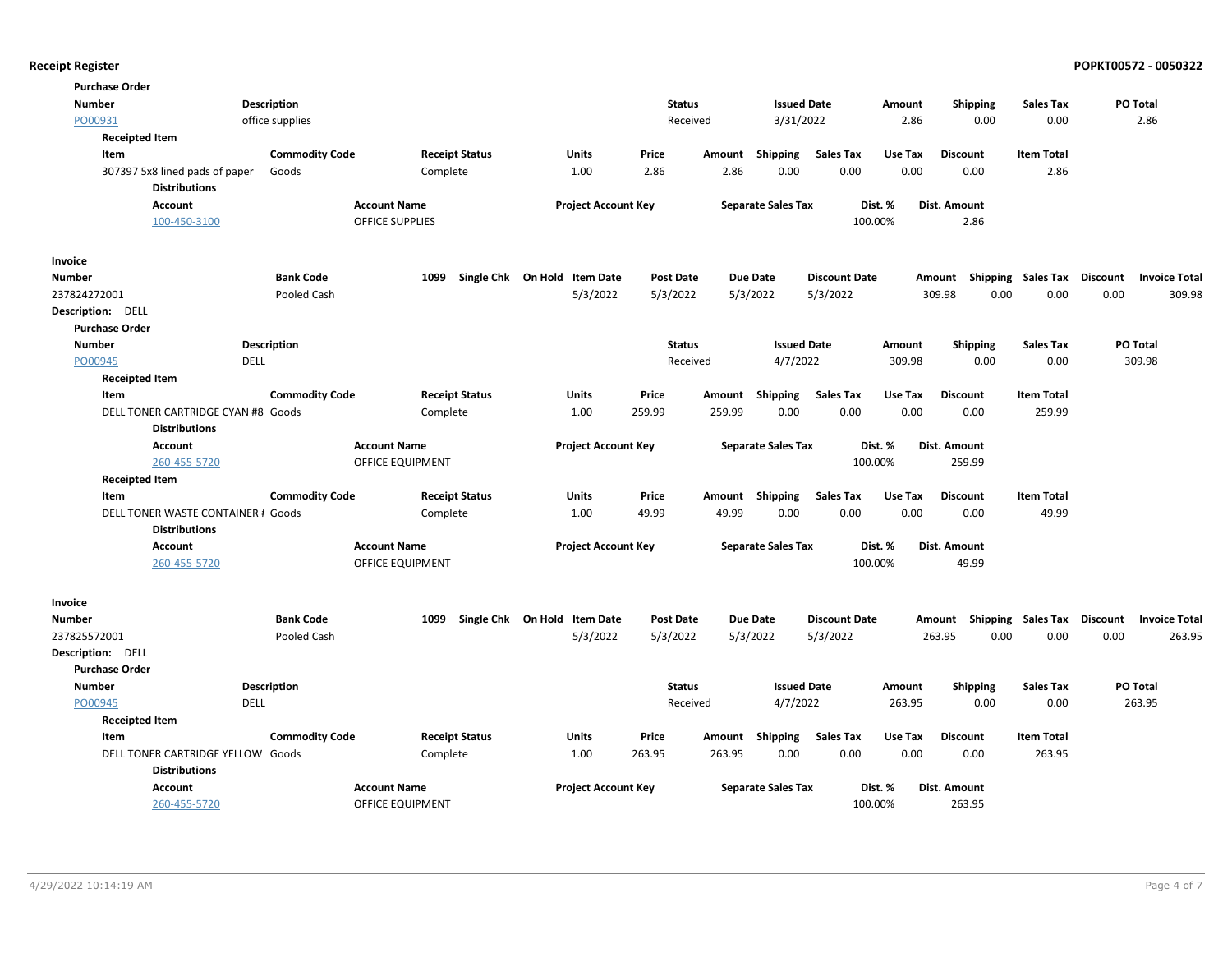| Invoice                                 |                                      |                            |                         |                       |                              |                  |        |                           |                      |                               |                                    |                             |                       |                      |
|-----------------------------------------|--------------------------------------|----------------------------|-------------------------|-----------------------|------------------------------|------------------|--------|---------------------------|----------------------|-------------------------------|------------------------------------|-----------------------------|-----------------------|----------------------|
| <b>Number</b>                           |                                      | <b>Bank Code</b>           | 1099                    |                       | Single Chk On Hold Item Date | <b>Post Date</b> |        | Due Date                  | <b>Discount Date</b> |                               | Amount Shipping Sales Tax Discount |                             |                       | <b>Invoice Total</b> |
| 240751396001                            |                                      | Pooled Cash                |                         |                       | 5/3/2022                     | 5/3/2022         |        | 5/3/2022                  | 5/3/2022             |                               | 133.52<br>0.00                     | 0.00                        | 0.00                  | 133.52               |
| <b>Description:</b> Office Supplies     |                                      |                            |                         |                       |                              |                  |        |                           |                      |                               |                                    |                             |                       |                      |
| <b>Purchase Order</b>                   |                                      |                            |                         |                       |                              |                  |        |                           |                      |                               |                                    |                             |                       |                      |
| <b>Number</b>                           |                                      | Description                |                         |                       |                              | <b>Status</b>    |        | <b>Issued Date</b>        |                      | Amount                        | Shipping                           | <b>Sales Tax</b>            | PO Total              |                      |
| PO00958                                 |                                      | <b>Office Supplies</b>     |                         |                       |                              | Received         |        | 4/14/2022                 |                      | 54.56                         | 0.00                               | 0.00                        |                       | 54.56                |
| <b>Receipted Item</b>                   |                                      |                            |                         |                       |                              |                  |        |                           |                      |                               |                                    |                             |                       |                      |
| Item                                    |                                      | <b>Commodity Code</b>      |                         | <b>Receipt Status</b> | Units                        | Price            | Amount | Shipping                  | <b>Sales Tax</b>     | Use Tax                       | <b>Discount</b>                    | <b>Item Total</b>           |                       |                      |
|                                         | #565832-HP Toner Cartridge 30A Goods |                            | Complete                |                       | 1.00                         | 54.56            | 54.56  | 0.00                      | 0.00                 | 0.00                          | 0.00                               | 54.56                       |                       |                      |
|                                         | <b>Distributions</b>                 |                            |                         |                       |                              |                  |        |                           |                      |                               |                                    |                             |                       |                      |
|                                         | Account                              |                            | <b>Account Name</b>     |                       | <b>Project Account Key</b>   |                  |        | <b>Separate Sales Tax</b> |                      | Dist. %                       | Dist. Amount                       |                             |                       |                      |
|                                         | 100-435-3100                         |                            | <b>OFFICE SUPPLIES</b>  |                       |                              |                  |        |                           | 100.00%              |                               | 54.56                              |                             |                       |                      |
| <b>Purchase Order</b>                   |                                      |                            |                         |                       |                              |                  |        |                           |                      |                               |                                    |                             |                       |                      |
| <b>Number</b>                           |                                      | <b>Description</b>         |                         |                       |                              | <b>Status</b>    |        | <b>Issued Date</b>        |                      | Amount                        | <b>Shipping</b>                    | <b>Sales Tax</b>            | <b>PO Total</b>       |                      |
| PO00960                                 |                                      | Office Supplies            |                         |                       |                              | Received         |        | 4/18/2022                 |                      | 78.96                         | 0.00                               | 0.00                        |                       | 78.96                |
| <b>Receipted Item</b>                   |                                      |                            |                         |                       |                              |                  |        |                           |                      |                               |                                    |                             |                       |                      |
| Item                                    |                                      | <b>Commodity Code</b>      |                         | <b>Receipt Status</b> | <b>Units</b>                 | Price            |        | Amount Shipping           | <b>Sales Tax</b>     | Use Tax                       | <b>Discount</b>                    | <b>Item Total</b>           |                       |                      |
|                                         | #783453-HP Imaging Drum 32A C Goods  |                            | Complete                |                       | 1.00                         | 78.96            | 78.96  | 0.00                      | 0.00                 | 0.00                          | 0.00                               | 78.96                       |                       |                      |
|                                         | <b>Distributions</b>                 |                            |                         |                       |                              |                  |        |                           |                      |                               |                                    |                             |                       |                      |
|                                         | Account                              |                            | <b>Account Name</b>     |                       | <b>Project Account Key</b>   |                  |        | <b>Separate Sales Tax</b> |                      | Dist. %                       | Dist. Amount                       |                             |                       |                      |
|                                         | 100-435-3100                         |                            | OFFICE SUPPLIES         |                       |                              |                  |        |                           | 100.00%              |                               | 78.96                              |                             |                       |                      |
|                                         |                                      |                            |                         |                       |                              |                  |        |                           |                      |                               |                                    |                             |                       |                      |
| <b>Vendor Number</b>                    | <b>Vendor DBA</b>                    |                            |                         |                       |                              |                  |        |                           |                      | <b>Vendor Total Discount:</b> |                                    | 0.00                        | <b>Invoice Total:</b> | 351.53               |
| 00478                                   | <b>REINERT PAPER &amp; CHEMI</b>     |                            |                         |                       |                              |                  |        |                           |                      |                               |                                    |                             |                       |                      |
| Invoice                                 |                                      |                            |                         |                       |                              |                  |        |                           |                      |                               |                                    |                             |                       |                      |
| <b>Number</b>                           |                                      | <b>Bank Code</b>           | 1099                    |                       | Single Chk On Hold Item Date | <b>Post Date</b> |        | Due Date                  | <b>Discount Date</b> |                               | Amount                             | Shipping Sales Tax Discount |                       | <b>Invoice Total</b> |
| 439339                                  |                                      | Pooled Cash                |                         |                       | 5/3/2022                     | 5/3/2022         |        | 5/3/2022                  | 5/3/2022             |                               | 351.53<br>0.00                     | 0.00                        | 0.00                  | 351.53               |
| <b>Description:</b> JANITORIAL SUPPLIES |                                      |                            |                         |                       |                              |                  |        |                           |                      |                               |                                    |                             |                       |                      |
| <b>Purchase Order</b>                   |                                      |                            |                         |                       |                              |                  |        |                           |                      |                               |                                    |                             |                       |                      |
| <b>Number</b>                           |                                      | <b>Description</b>         |                         |                       |                              | <b>Status</b>    |        | <b>Issued Date</b>        |                      | Amount                        | <b>Shipping</b>                    | <b>Sales Tax</b>            | <b>PO Total</b>       |                      |
| PO00977                                 |                                      | <b>JANITORIAL SUPPLIES</b> |                         |                       |                              | Received         |        | 4/28/2022                 |                      | 351.53                        | 0.00                               | 0.00                        |                       | 351.53               |
| <b>Receipted Item</b>                   |                                      |                            |                         |                       |                              |                  |        |                           |                      |                               |                                    |                             |                       |                      |
| Item                                    |                                      | <b>Commodity Code</b>      |                         | <b>Receipt Status</b> | Units                        | Price            | Amount | Shipping                  | <b>Sales Tax</b>     | Use Tax                       | <b>Discount</b>                    | <b>Item Total</b>           |                       |                      |
|                                         | JANITORIAL SUPPLIES FOR COURT Goods  |                            | Complete                |                       | 1.00                         | 351.53           | 351.53 | 0.00                      | 0.00                 | 0.00                          | 0.00                               | 351.53                      |                       |                      |
|                                         | <b>Distributions</b>                 |                            |                         |                       |                              |                  |        |                           |                      |                               |                                    |                             |                       |                      |
|                                         | <b>Account</b>                       |                            | <b>Account Name</b>     |                       | <b>Project Account Key</b>   |                  |        | <b>Separate Sales Tax</b> |                      | Dist. %                       | Dist. Amount                       |                             |                       |                      |
|                                         | 100-510-3320                         |                            | <b>JANITOR SUPPLIES</b> |                       |                              |                  |        |                           | 100.00%              |                               | 351.53                             |                             |                       |                      |
|                                         |                                      |                            |                         |                       |                              |                  |        |                           |                      |                               |                                    |                             |                       |                      |
| <b>Vendor Number</b>                    | <b>Vendor DBA</b>                    |                            |                         |                       |                              |                  |        |                           |                      | <b>Vendor Total Discount:</b> |                                    | 0.00                        | <b>Invoice Total:</b> | 69,545.00            |

VEN03292

V & T Truck Center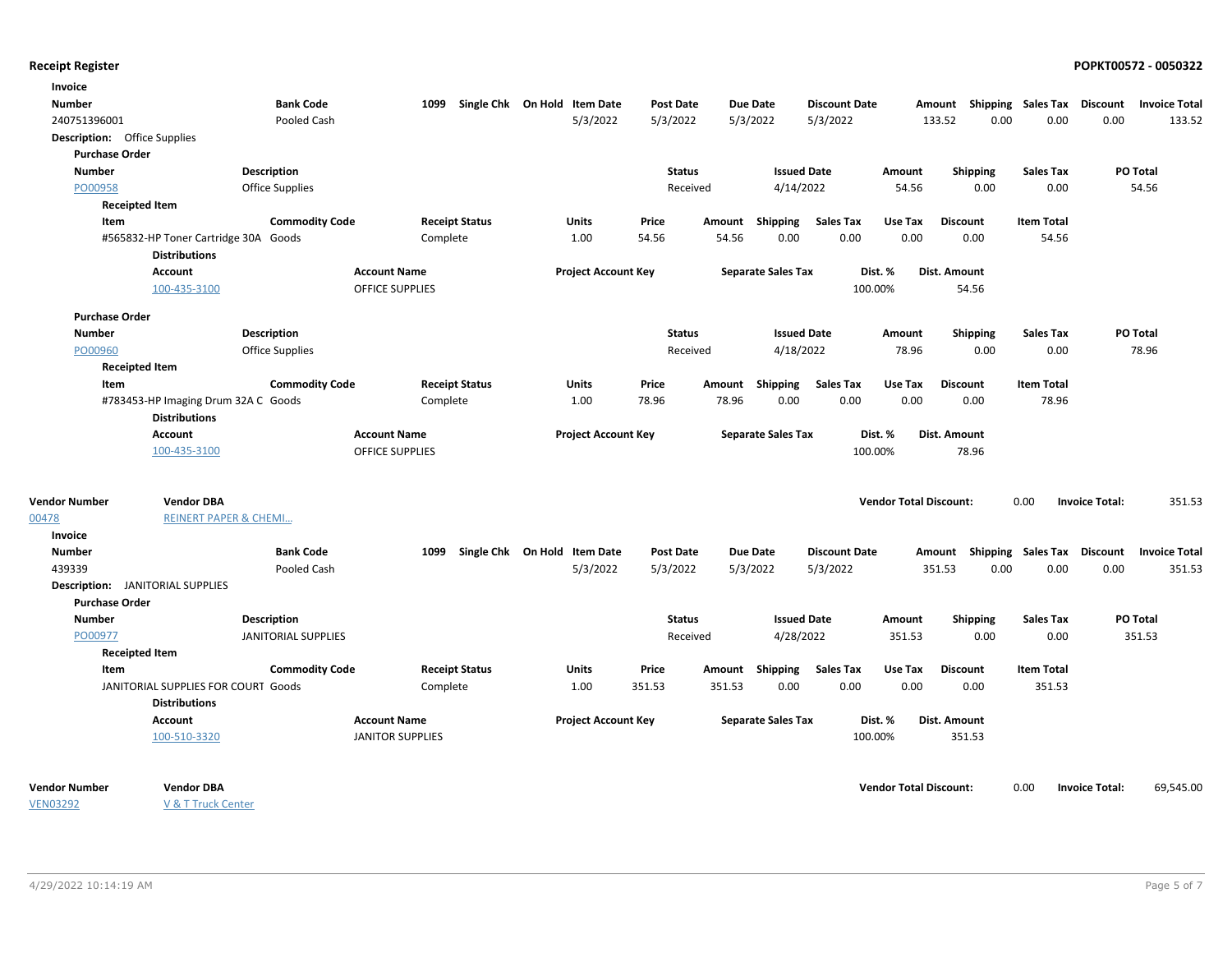| Invoice                              |                         |                         |                   |                            |                  |                           |                      |           |                     |                    |          |                      |
|--------------------------------------|-------------------------|-------------------------|-------------------|----------------------------|------------------|---------------------------|----------------------|-----------|---------------------|--------------------|----------|----------------------|
| <b>Number</b>                        | <b>Bank Code</b>        | Single Chk<br>1099      | On Hold Item Date |                            | <b>Post Date</b> | Due Date                  | <b>Discount Date</b> |           | Amount              | Shipping Sales Tax | Discount | <b>Invoice Total</b> |
| <b>INV0005088</b>                    | Pooled Cash             |                         | 5/3/2022          |                            | 5/3/2022         | 5/3/2022                  | 5/3/2022             | 69,545.00 | 0.00                | 0.00               | 0.00     | 69,545.00            |
| <b>Description: PCT 3 DUMP TRUCK</b> |                         |                         |                   |                            |                  |                           |                      |           |                     |                    |          |                      |
| <b>Purchase Order</b>                |                         |                         |                   |                            |                  |                           |                      |           |                     |                    |          |                      |
| Number                               | Description             |                         |                   |                            | <b>Status</b>    | <b>Issued Date</b>        |                      | Amount    | Shipping            | Sales Tax          |          | <b>PO Total</b>      |
| PO00976                              | <b>PCT 3 DUMP TRUCK</b> |                         |                   |                            | Received         | 4/28/2022                 |                      | 69,545.00 | 0.00                | 0.00               |          | 69,545.00            |
| <b>Receipted Item</b>                |                         |                         |                   |                            |                  |                           |                      |           |                     |                    |          |                      |
| Item                                 | <b>Commodity Code</b>   | <b>Receipt Status</b>   | Units             | Price                      | Amount           | Shipping                  | Sales Tax            | Use Tax   | <b>Discount</b>     | <b>Item Total</b>  |          |                      |
| 2007 DUMP TRUCK STK #57046           | Goods                   | Complete                | 1.00              | 69,545.00                  | 69,545.00        | 0.00                      | 0.00                 | 0.00      | 0.00                | 69,545.00          |          |                      |
| <b>Distributions</b>                 |                         |                         |                   |                            |                  |                           |                      |           |                     |                    |          |                      |
| Account                              | <b>Account Name</b>     |                         |                   | <b>Project Account Key</b> |                  | <b>Separate Sales Tax</b> |                      | Dist. %   | <b>Dist. Amount</b> |                    |          |                      |
| 230-623-5710                         |                         | PURCHASE OF MACH./EQUIP |                   |                            |                  |                           |                      | 100.00%   | 69,545.00           |                    |          |                      |

### **Packet Totals**

| <b>Vendors:</b> | - 10<br>Invoices: | <b>Purchase Orders:</b><br>. | Amount: 72.292.77 | <b>Shipping: 41.83</b> | <b>Tax: 0.00</b> | Discount: 0.00 | <b>Total Amount: 72,334.60</b> |
|-----------------|-------------------|------------------------------|-------------------|------------------------|------------------|----------------|--------------------------------|
|-----------------|-------------------|------------------------------|-------------------|------------------------|------------------|----------------|--------------------------------|